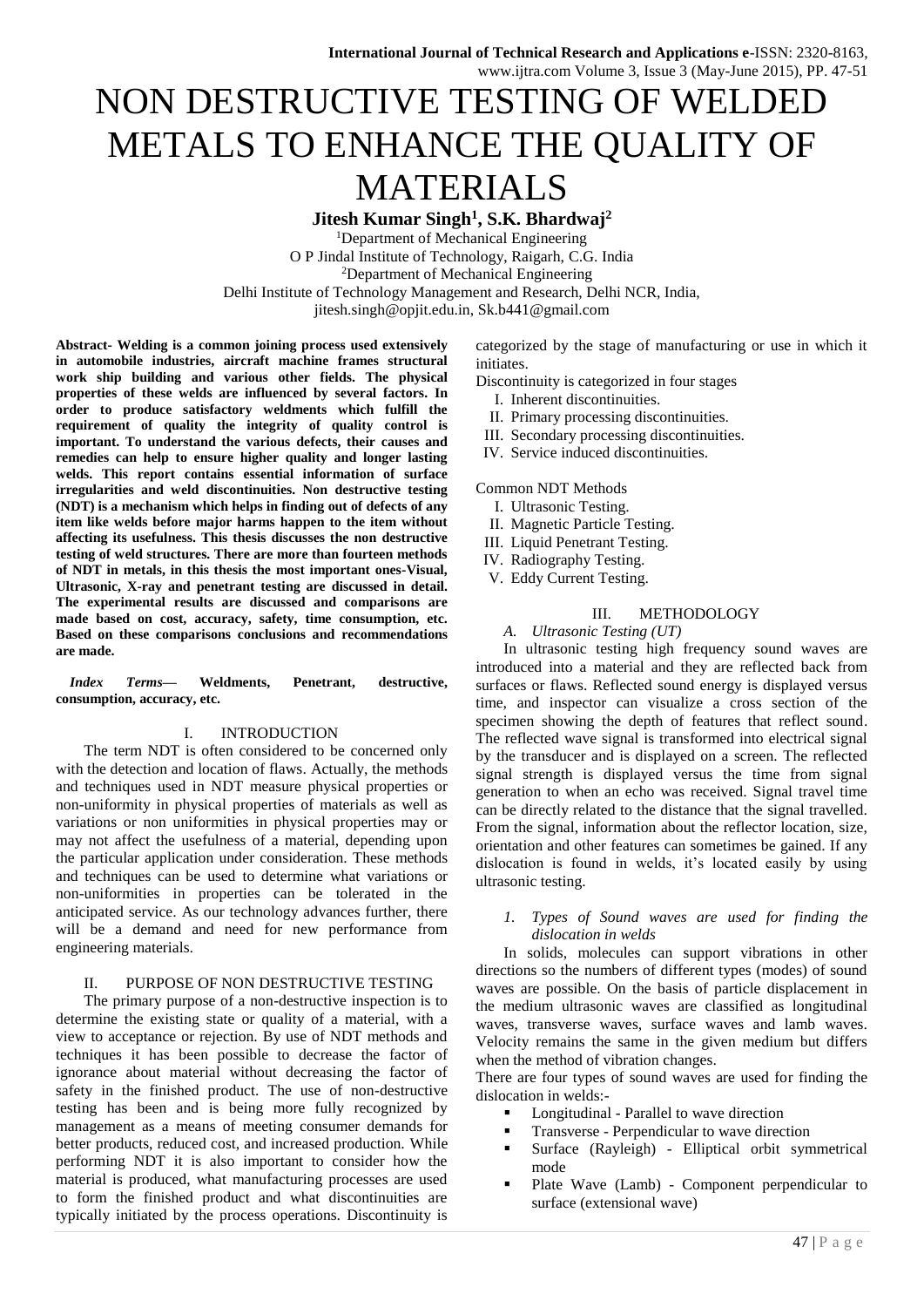www.ijtra.com Volume 3, Issue 3 (May-June 2015), PP. 47-51



 $\theta_R$  = Angle of Refraction  $T =$  Material Thickness Surface Distance =  $\sin\theta_R x$  Sound Path Depth (1w Leg) =  $\cos\theta_R$ x Sound Path

# **Fig-1 Ultra Sonic Testing**

#### *2. Main uses of Ultrasonic Testing*

Ultrasonic testing is sued to locate surface and subsurface defects in many materials including metals, weld metals, plastics, and wood. Ultrasonic inspection is also used to measure the thickness of materials and otherwise characterize properties of material based on sound velocity and attenuation measurements.

#### **Advantages of Ultrasonic Testing**

- The depth of penetration for flaw detection or measurement is superior to other NDT methods.
- Only single-sided access is needed when the pulseecho technique is used.
- It is high accuracy in determining reflector position and estimating size and shape.
- Minimal part preparation required.
- Detailed images can be produced with automated systems.
- Surface must be accessible to transmit ultrasound.
- Skill and training is more extensive than with some other methods.
- Materials that are rough, irregular in shape, very small, exceptionally thin or not homogeneous are difficult to inspect.
- Linear defects oriented parallel to the sound beam may go undetected.
- Reference standards are required for both equipment calibration, and characterization of flaws.

#### *B. Magnetic Particle Inspection (MPI)*

MPI uses magnetic fields and small magnetic particles, such as iron filings to detect flaws in components. The only requirement from an inspect ability standpoint is that the component being inspected must be made of a ferromagnetic material such as iron, nickel, cobalt, or some of their alloys. Ferromagnetic materials are materials that can be magnetized to a level that will allow the inspection to be affective. The method is used to inspect a variety of product forms such as castings, forgings, and weldments. Many different industries use magnetic particle inspection for determining a component's fitness-for-use.

#### *1. Basic Principles of MPI*

In theory, magnetic particle inspection (MPI) is a relatively simple concept. It can be considered as a combination of two nondestructive testing methods: magnetic flux leakage testing and visual testing. Consider a bar magnet. It has a magnetic field in and around the magnet. Any place that a magnetic line of force exits or enters the magnet is called a pole. A pole where a magnetic line of force exits the magnet is called a north pole and a pole where a line of force enters the magnet is called a south pole.



**Fig-2 Principles of MPI**

#### **Testing Procedure of MPI**

- Cleaning.
- Demagnetization.
- Contrast dyes (e.g. white paint for dark particles).
- Magnetizing the object.
- Addition of magnetic particles.
- Illumination during inspection (e.g. UV lamp).
- Interpretation.
- Demagnetization prevent accumulation of iron particles or influence to sensitive instruments.
- Magnetizing the object- There are a variety of methods that can be used to establish a magnetic field in a component for evaluation using magnetic particle inspection. It is common to classify the magnetizing methods as either direct or indirect.
- Direct magnetization: current is passed directly through the component.
- *2. Clamping the component between two electrical contacts in a special piece of equipment-*



**Fig-3 Magnetization using hand held electrodes**



#### **Fig-4 Magnetization using a permanent magnet Demagnetization**

- After conducting a magnetic particle inspection, it is usually necessary to demagnetize the component. Remnant magnetic fields can:
- Affect machining by causing cuttings to cling to a component.
- Interfere with electronic equipment such as a compass.
- Can create a condition known as "ark blow" in the welding process. Arc blow may causes the weld arc to wonder or filler metal to be repelled from the weld.
- Cause abrasive particle to cling to bearing or faying surfaces and increase wear.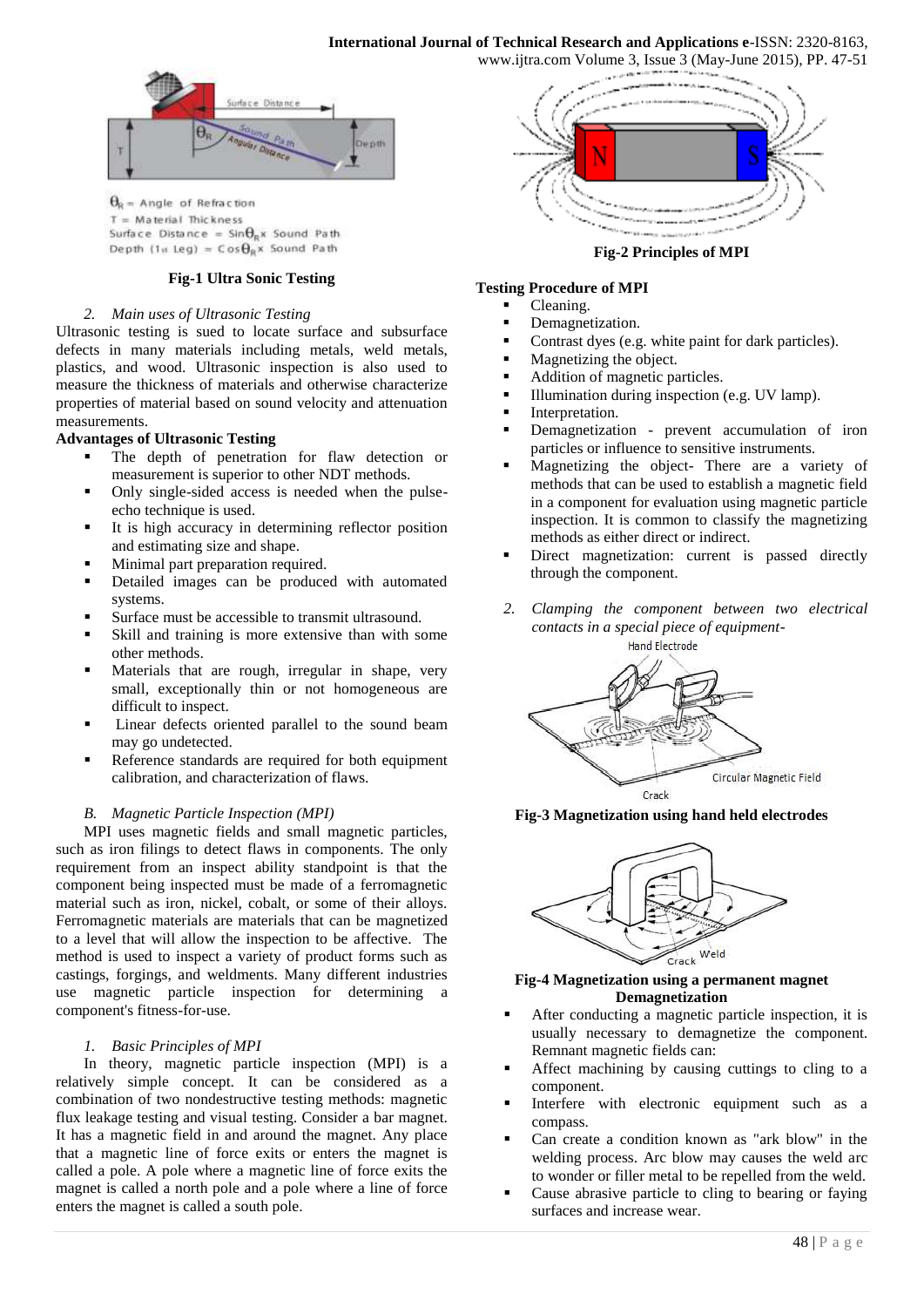#### **Magnetic particles-**

- Pulverized iron oxide  $(Fe<sub>3</sub>O<sub>4</sub>)$  or carbonyl iron powder can be used.
- Colored or even fluorescent magnetic powder can be used to increase visibility.
- Powder can either be used dry or suspended in liquid.

# **Advantages of MPI**

- Fast, simple and inexpensive.
- Direct, visible indication on surface.
- Unaffected by possible deposits, e.g. oil, grease or other metals chips, in the cracks.
- Can be used on painted objects.
- Surface preparation not required.
- Only good for ferromagnetic materials.
- Sub-surface defects will not always be indicated.
- Relative direction between the magnetic field and the defect line is important.
- Objects must be demagnetized before and after the examination.

#### **Examples of visible dry magnetic particle indications-**



**Fig-5 Indication of crack in weldments**

# *3. Liquid Penetrant Inspection (LPI)*

Liquid Penetrant inspection is one of the most widely used nondestructive evaluation (NDE) methods. Its popularity can be attributed to two main factors, which are its relative ease of use and its flexibility. LPI can be used to inspect almost any material provided that its surface is not extremely rough or porous. Materials that are commonly inspected using LPI include metals (aluminum, copper, steel, titanium, etc.), glass, many ceramic materials, rubber, and plastics.



www.ijtra.com Volume 3, Issue 3 (May-June 2015), PP. 47-51 **Basic processing steps of LPI**

**I. Surface Preparation**: One of the most critical steps of a liquid Penetrant inspection is the surface preparation. The surface must be free of oil, grease, water, or other contaminants that may prevent Penetrant from entering flaws. The sample may also require etching if mechanical operations such as machining, sanding, or grit blasting have been performed. These and other mechanical operations can smear the surface of the sample, thus closing the defects.

**II. Penetrant Application**: Once the surface has been thoroughly cleaned and dried, the Penetrant material is applied by spraying, brushing, or immersing the parts in a Penetrant bath.

**III. Penetrant Dwell**: The Penetrant is left on the surface for a sufficient time to allow as much penetrant as possible to be drawn from or to seep into a defect. The times vary depending on the application, Penetrant materials used, the material, the form of the material being inspected, and the type of defect being inspected. Generally, there is no harm in using a longer Penetrant dwell time as long as the Penetrant is not allowed to dry.

**IV. Excess Penetrant Removal**: This is the most delicate part of the inspection procedure because the excess Penetrant must be removed from the surface of the sample while removing as little Penetrant as possible from defects. Depending on the Penetrant system used, this step may involve cleaning with a solvent, direct rinsing with water, or first treated with an emulsifier and then rinsing with water.

**V. Developer Application**: A thin layer of developer is then applied to the sample to draw Penetrant trapped in flaws back to the surface where it will be visible. Developers come in a variety of forms that may be applied by dusting (dry powdered), dipping, or spraying (wet developers).

**VI. Indication Development**: The developer is allowed to stand on the part surface for a period of time sufficient to permit the extraction of the trapped Penetrant out of any surface flaws. This development time is usually a minimum of 10 minutes and significantly longer times may be necessary for tight cracks.

**VII. Inspection**: Inspection is then performed under appropriate lighting to detect indications from any flaws which may be present.

**VIII. Clean Surface**: The final step in the process is to thoroughly clean the part surface to remove the developer from the parts that were found to be acceptable.

# **The following Penetrant are used for LPI-Dye Penetrant**

- The liquids are colored so that they provide good contrast against the developer.
- Usually red liquid against white developer.
- Observation performed in ordinary daylight or good indoor illumination.

#### **Fluorescent Penetrant**

- Liquid contain additives to give fluorescence under UV.
- Object should be shielded from visible light during inspection.
- Fluorescent indications are easy to see in the dark **Advantages of LPI**

#### The method has high sensitive to small surface discontinuities.

 The method has few material limitations, i.e. metallic and non-metallic, magnetic and nonmagnetic, and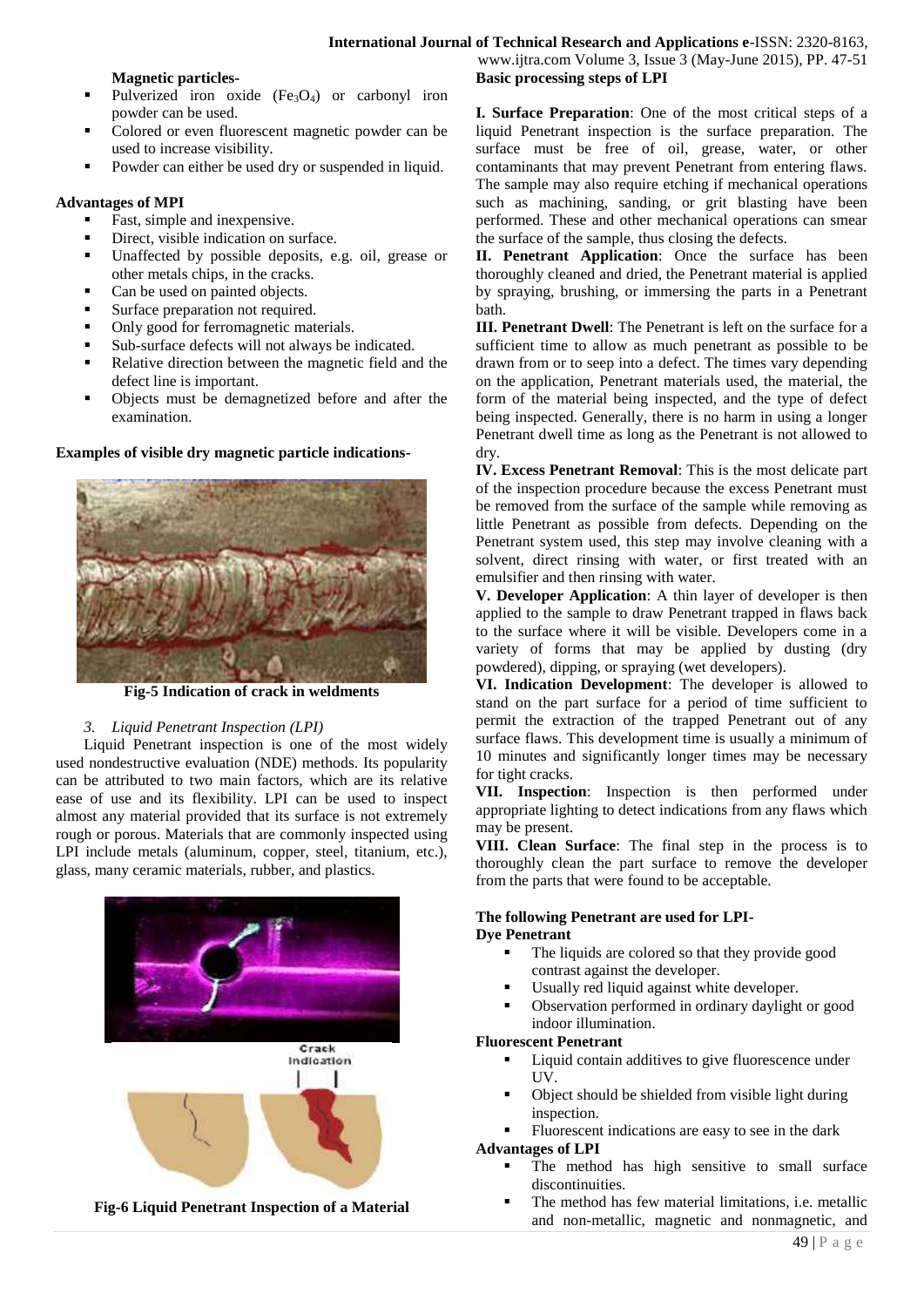conductive and nonconductive materials may be inspected.

- Large areas and large volumes of parts/materials can be inspected rapidly and at low cost.
- Parts with complex geometric shapes are routinely inspected.
- Indications are produced directly on the surface of the part and constitute a visual representation of the flaw.
- Aerosol spray cans make Penetrant materials very portable.
- Penetrant materials and associated equipment are relatively inexpensive.

#### *4. Radiography*

Radiography involves the use of penetrating gamma- or Xradiation to examine materials and product's defects and internal features. An X-ray machine or radioactive isotope is used as a source of radiation. Radiation is directed through a part and onto film or other media. The resulting shadowgraph shows the internal features and soundness of the part. Material thickness and density changes are indicated as lighter or darker areas on the film. The darker areas in the radiograph below represent internal voids in the component.



**Fig-7 Radiography**

# **Radiation sources**

- X-rays or gamma radiation is used in radiography.
- X-rays are electromagnetic radiation with very short wavelength ( $\approx 10^{-8}$  -10<sup>-12</sup> m).
- The energy of the x-ray can be calculated with the equation  $E = hv = hc/\lambda$  e.g. the x-ray photon with wavelength 1Å has energy 12.5 keV.
- *5. Radio Isotope (Gamma) Sources*
- Emitted gamma radiation is one of the three types of natural radioactivity. It is the most energetic form of electromagnetic radiation, with a very short wavelength of less than one-tenth of a nano-meter. Gamma rays are essentially very energetic x-rays emitted by excited nuclei. They often accompany alpha or beta particles, because a nucleus emitting those particles may be left in an excited (higherenergy) state.
- Men made sources are produced by introducing an extra neutron to atoms of the source material. As the material rids itself of the neutron, energy is released in the form of gamma rays. Two of the more common industrial Gamma-ray sources are Iridium-192 and Colbalt-60. These isotopes emit radiation in two or three discreet wavelengths.
- www.ijtra.com Volume 3, Issue 3 (May-June 2015), PP. 47-51 Advantages of gamma ray sources include portability and the ability to penetrate thick materials in a relativity short time.
	- Disadvantages include shielding requirements and safety considerations.

*Film Radiography*

- The part is placed between the radiation source and a piece of film. The part will stop some of the radiation. Thicker and denser area will stop more of the radiation.
- The film darkness (density) will vary with the amount of radiation reaching the film through the test object. Defects, such as voids, cracks, inclusions, etc., can be detected.



**Fig-8 Top View of Development Film**

*Application of Radiography*

- Can be used in any situation when one wishes to view the interior of an object.
- To check for internal faults and construction defects, e.g. faulty welding.
- To 'see' through what is inside an object.
- To perform measurements of size, e.g. thickness measurements of pipes.

# **Non Destructive Testing Methods and Applications**

Where-  $M.T = Magnetic Particle Testing$ 

- $U.T = Ultrasonic Testing$ R.T= Radiography Testing P.T= Liquid Penetrant Testing E.T=Eddy Current Testing
	-

# IV. RESULT AND DISCUSSION

Now it is found that non destructive testing (NDT) is mechanism which helps in finding out of defects of welded materials before major harms happen to the item without affecting its usefulness.

In a survey of local companies for their experience on NDT it is found that most manufactured products are not checked for defects using NDT. Consequently some products will fail during operation. To avoid these failures they are manufacturing products which are over design, which increases cost of products. Reasons for not using NDT are due to lack of awareness of NDT, lack of testing machineries and lack of skilled personnel. There is appropriate type of testing method for each type of NDT, but due to a limited type of NDT machines, some companies implement their available testing method which may not be appropriate to the part to be tested, which leads to un-accurate result.